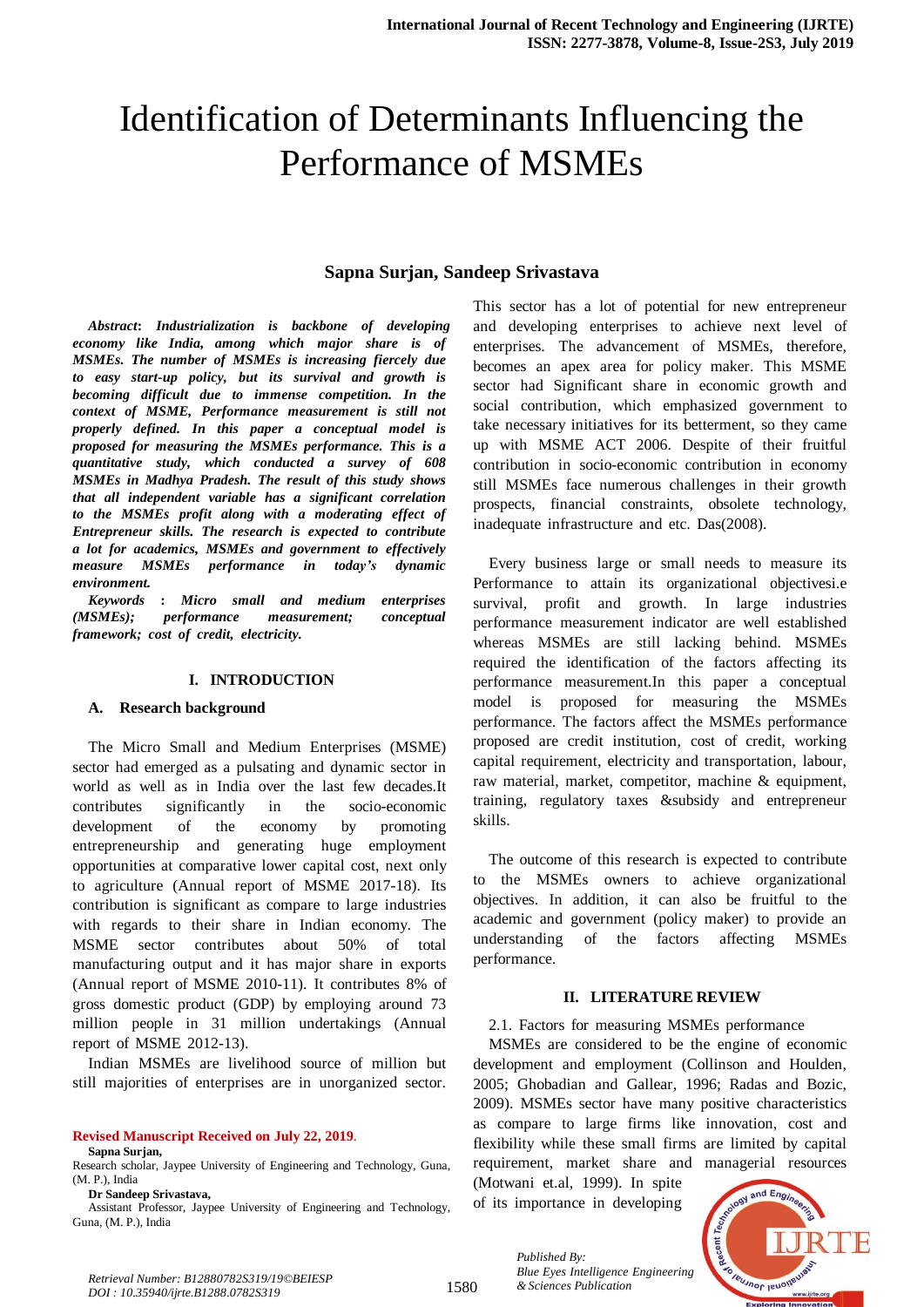country like India, these sectors constantly face challenges due to dynamic business environment in India (Gupta and Cawthon 1996). In the present study, the following main problemsare identified through literature review, telephonic interview and personal discussion with the owners and managers of entreprises.

Availability of adequate finance from formal sector is the main constraint faced by the MSMEs from last few decades. (Thornhill,2006; Das , 2008; Guest , 1997; Pasadillia, 2010). These firms do not have easy access to credit to meet its working capital requirement due to its collateral requirement and cost i.e fixed cost associated with its supervision, loan appraisal and collection (Radas and Bozic, 2009; Wilson, 1995).A scarcity of public infrastructure services also adversely affect the growth and survival of MSME sector (Das ,2008; Williamson, 2000; Reinikka and Svensson, 2001; Das et al, 2001; Lahiri, 2012, Nath and Singh, 2010). Poor and unstable electricity supply has been the major limitation infront of business sector(Adenikinju,2003; Singh, 2012; Venkatesh and Muthiah, 2011). Effective transport infrastructure facilitate industrial development (Kaushik and Kaur,  $2011$ ; Ponmani,  $2011$ ).

For MSMEs, finding and retaining suitable labour from local market is a key issue as opportunities for career growth are meager as compare to large firms (Gunnigle and Brady, 1984). Labour are more interested in their age –earning s profile rather than current earning as like everyone they also want safe present as well as future(Siebert and Addison, 1991). For the smooth running of industries constant supply of raw material is needed as it is the initial step in manufacturing of product (Parr, 2002). Industries are considered to be the backbone of economy due to its significant contribution in national income (Keeble, 1997; Lange, 2011). Small industries always face shortage of raw material due to its financial constraint, less demand as compare to large firms so they fails to achieve economies of scale in production (Nath and Singh, 2010; Thapa et al.,  $2008$ ), therefore raw material should be easily available at affordable prices for smooth working of firms (Koch and McGrath, 1996; Spokane, 1991).MSMEs are highly affected by market as compare to large enterprises due to often its limitation in resources and size (Afuah, 2003; Marjanova, 2008; Tidd, 2001). Today's customers demand and expectation are high due to which market became highly competitive (Marjanova, 2008). Market knowledge is very essential element in deciding the success and failure of the business (Trivedi, 2013; Marcati et al., 2010; Kor and Mesko, 2013). Competition is good for economy as it leads to innovation, but excessive competition makes survival of the firms difficult especially in a same locality (Beaudry and Swann, 2001; Burgelman et al., 2004). Excessive competition may lead to struggle for raw material,skilled labour, logistics etc which further increase the cost of production(Hall, 2002; Berry 1998; Baral 2013; De Vos et al., 2009).

Technological factor is an important elementfor competitiveness of any business (Masurel et al., 2010). Competitiveness means how efficiently and effectively resources are used in the process of production; which can be attained via the use of advanced technology  $(Huselid, 1995)$ . Technology capabilities are very important assets or resources which include technology, product, process, knowledge, experience and organization (Guan and Ma, 2003; Kabongo and Okpara, 2014). India has a good technical ability with a well developed intellectual infrastructure, but still it rank very low in adapting and developing new technologies, especially in MSME sector(Swain and Pratihar, 2002; Cheng et al., 2002; Tunzelmann and Acha, 2005). Training helps in increasing capacity earning as well as job satisfaction among employees. MSMEs lack job training because they have a zenith probability of labour turnover as better trained employee choose for opportunities in large industries where they can get ample of opportunity for career advancement(Arthur and Hendry,1990; Storey, 1999; Barber et al., 1999; Williamson et al., 2002). In the MSMEs, training per employee is noted to be less as compare to large firm as it is less productive for them (Bosworth,  $1989$ ). In small firms due to lack of financial resources training and development of employee is a costly affair (Cardon, 2003).Regulatory factors play an important role in the success of business. The globalization increases competition (Mali (1998)). All the policies made by government should have simplified legal and regulatory frameworkas well as good governance(Sudan  $(2005)$ ; Rathod $(2007)$ ).

2.2. Performance measurement of MSMEs

Business success is about achieving the desired goals and objectives of a firm, which is not explicitly defined (Foley & Green, (1989); (Ngwangwama, Ungerer, &Morrison,  $(2013)$ ). Performance of MSMEs can be measured by financial and non-financial parameters although the financial criteria have been given zenith attention in the literature. The most common performance measure of small business have been financial performance, such as profit, turnover or return on investment ((Barkham et al., 1996; Brüderl and Preisendörfer, 1998; Forsaith and Hall, 2000; Gray, 1998; Ibrahim and Goodwin, 1986; Kalleberg and Leicht, 1991; Kelmar, 1991). Most of the MSMEs measure their performance on the basis of the profit (Kaplan & Norton, 1992; Atkinson, Waterhouse & Wells, 1997; Henri, 2004; Halab, Barrett &Dyt, 2010). Profit measures are effectively used for motivating and controlling the activities of managers and employees ofenterprises (Otley, 2001; Drury, 2004; Otley, 2007).

The nature and complexity of entrepreneurship and its relation to firm performance is continuously research in the field of business performance. (Rauch et al. ,2009;

Covin&Slevin ,1991; Zahra ,1993; Covin& Lumpkin  $,2011$ ). The effect of Entrepreneur Orientation on

*& Sciences Publication* 

*Published By:*



*Retrieval Number: B12880782S319/19©BEIESP DOI : 10.35940/ijrte.B1288.0782S319*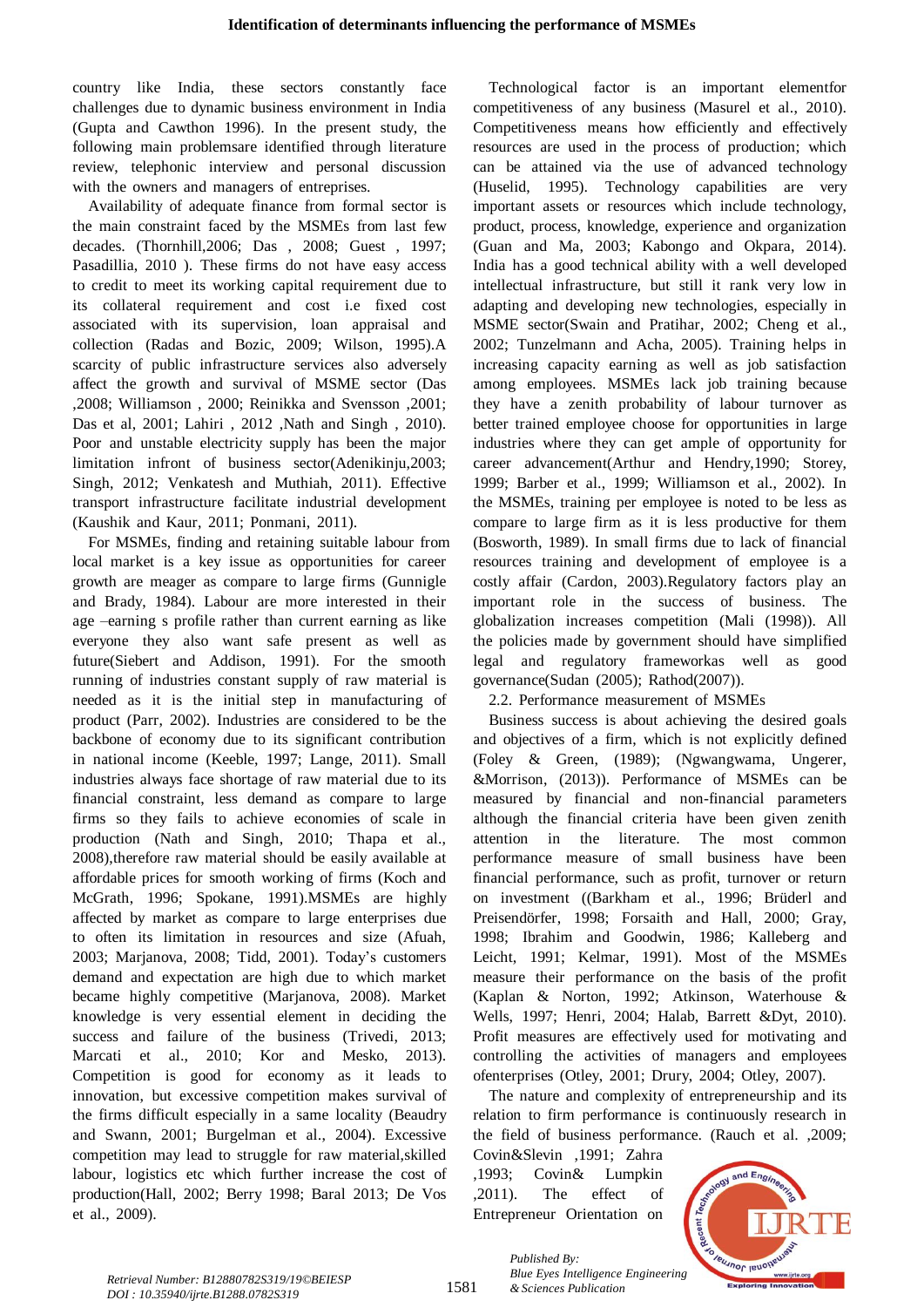firm performance has been found to be moderated by other variables.(Lechner&Gudmundsson ,2014 Rottenberger ,2013).

# **III. FRAMEWORK FOR MEASURING PERFORMANCE OF MSMES**

# **3.1CONCEPTUAL MODEL**

On the basis of literature review, theoretical framework is build in which the performance of MSMEs depend on some internal and external factors. The model of the performance of MSMEs (dependent variable) with the factors that affect the performance of MSMEs

(independent variables) along with entrepreneur orientation (moderating variable) is being proposed. This model is depicted in figure 1 where thirteen independent variables including credit institution, cost of credit, working capital requirement, electricity, transportation, labour, raw material, market, competitor, machine  $\&$  equipment, training, regulatory and taxes &subsidy are studied to know their affects on performance of MSMEs i.e firms profit with a moderating variable entrepreneur orientation.

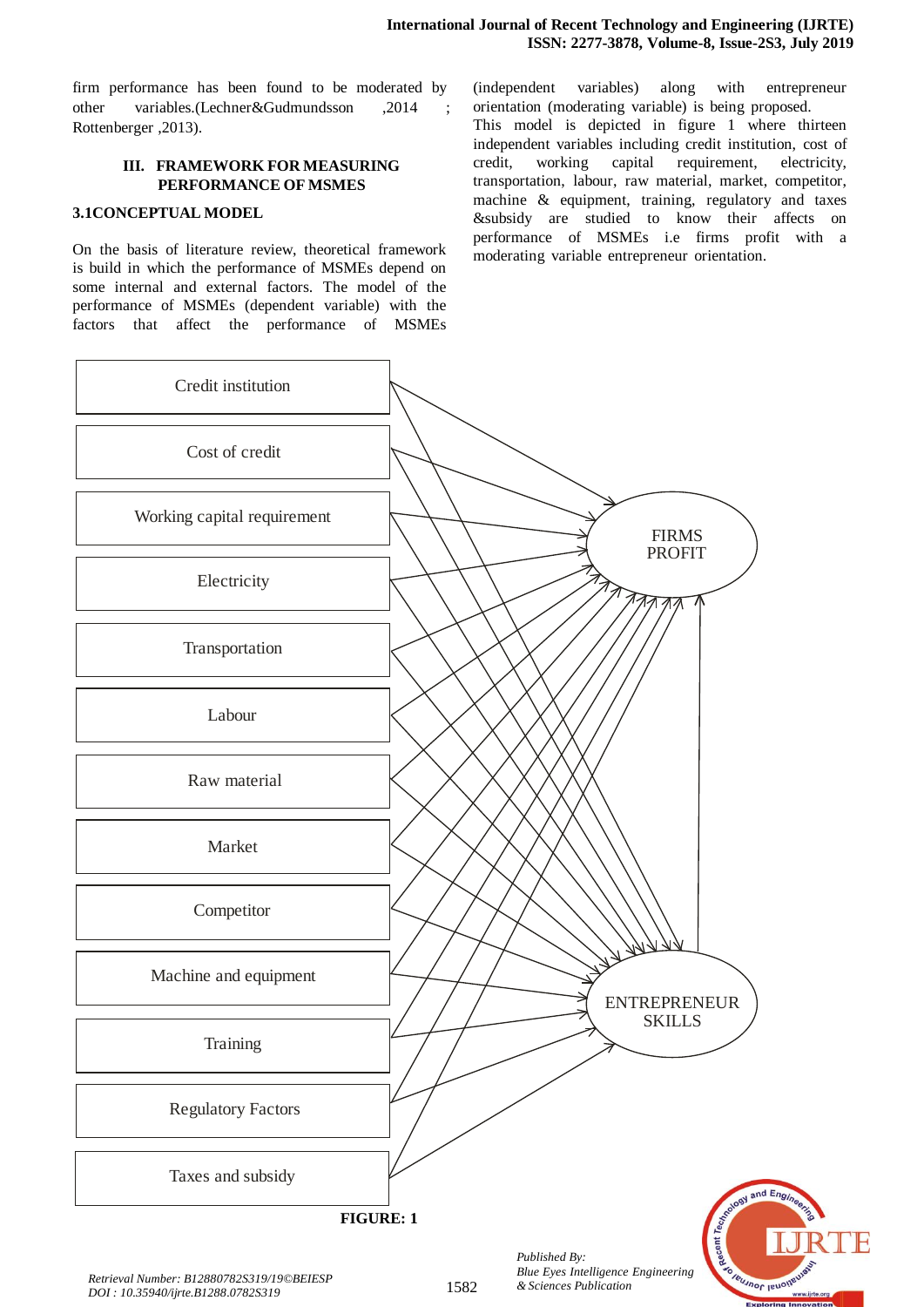## **3.2 HYPOTHESIS**

This study is done with the motive to examine the relationship between the MSMEs profit and its thirteen independent variables along with a moderating variable. After reviewing the literature, the researcher proposes following hypothesis so as to study the impact of these independent variables on the firms profit.

H1a Credit Institution will positively affect the performance of MSMEs.

H1b Credit Institution will positively affectthe Entrepreneur skills.

H2a Cost Of Credit will positively affectthe performance of MSMEs.

H2b Cost Of Credit will positively affectthe Entrepreneur skills.

H3a Working Capital Requirement will positively affectthe performance of MSMEs.

H3b Working Capital Requirement will positively affectthe Entrepreneur skills.

H4a Electricity will positively affect the performance of MSMEs.

H4b Electricity will positively affectthe Entrepreneur skills.

H5a Transportation will positively affectthe performanceof MSMEs.

H5b Transportation will positively affectthe Entrepreneur skills.

H6a Labour will positively affectthe performance of MSMEs. H6b Labour will positively affectthe Entrepreneur skills.

H7a Raw Material will positively affectthe performance of MSMEs.

H7b Raw Material will positively affectthe Entrepreneur skills.

H8a Market will positively affectthe performance of MSMEs. H8b Market will positively affectthe Entrepreneur skills.

H9a Competitor will positively affectthe performance of MSMEs.

H9b Competitor will positively affectthe Entrepreneur skills.

H10a Machine & Equipment will positively affectthe performance of MSMEs.

H10b Machine & Equipment will positively affectthe Entrepreneur skills.

H11a Training will positively affectthe performance of MSMEs.

H11b Training will positively affectthe Entrepreneur skills.

H12a Regulatory factor will positively affectthe performance of MSMEs.

H12b Regulatory factorwill positively affect the Entrepreneur skills.

H13a Taxes & Subsidy will positively affectthe performance of MSME.

H13b Taxes & Subsidy will positively affectthe Entrepreneur skills.

H14 Entrepreneur orientation will positively affectthe performance of MSME.

# **IV. METHODOLOGY**

It is a quantitative study, which makes use of statistical tools for analyzing the data. In this research conceptual model will be tested so as to check whether it describe the relationship between the performance of MSMEs and the factors affecting its performance along with the moderating variable.

This research is explanatory research as it focused on identifying the factors that measures performance of MSMEs. The method used in gaining data in this study is a questionnaire with a 5-point likert scale. Primary data is collected through random sampling and judgment sampling of 608 MSMES located in Madhya Pradesh, India. The method used credit institution  $(X1)$ , cost of credit (X2), working capital requirement (X3), electricity (X4), transportation (X5), labour (X6), raw material  $(X7)$ , market  $(X8)$ , competitor  $(X9)$ , machine & equipment (X10), training (X11), regulatory (X12) and taxes &subsidy  $(X13)$  as dependent variable to measure the performance of MSMEs in terms of firms profit  $(Y)$ as independent variable and entrepreneur skills as moderating variable $(M)$ .

# **V. RESULT**

5.1 Measurement Assessment

In this paper, Construct validity determines the extent to which a scale measures a variable of interest. Thus a principal components factor analysis with varimax rotation was conducted to investigate the distinctions among credit institution, cost of credit, working capital requirement, electricity, transportation, labour, raw material, market, competitor, machine  $\&$  equipment, training, regulatory, taxes &subsidy, entrepreneur orientation and firms profit. In this study, the Kaiser-Meyer-Olkin measure of sampling adequacy  $(0.872)$  showed good sampling adequacy. As per the result, the fifteen factors have no cross-construct loading above  $0.5$ , which is a good indicator of discriminant validity. The research model also indicate convergent validity with factor loadings higher than 0.5 for each construct. Consequently, these results confirm that each

of the fifteen constructs is uni-dimensional and factoriallydistinct.

*Published By:*

*& Sciences Publication* 



*Retrieval Number: B12880782S319/19©BEIESP DOI : 10.35940/ijrte.B1288.0782S319*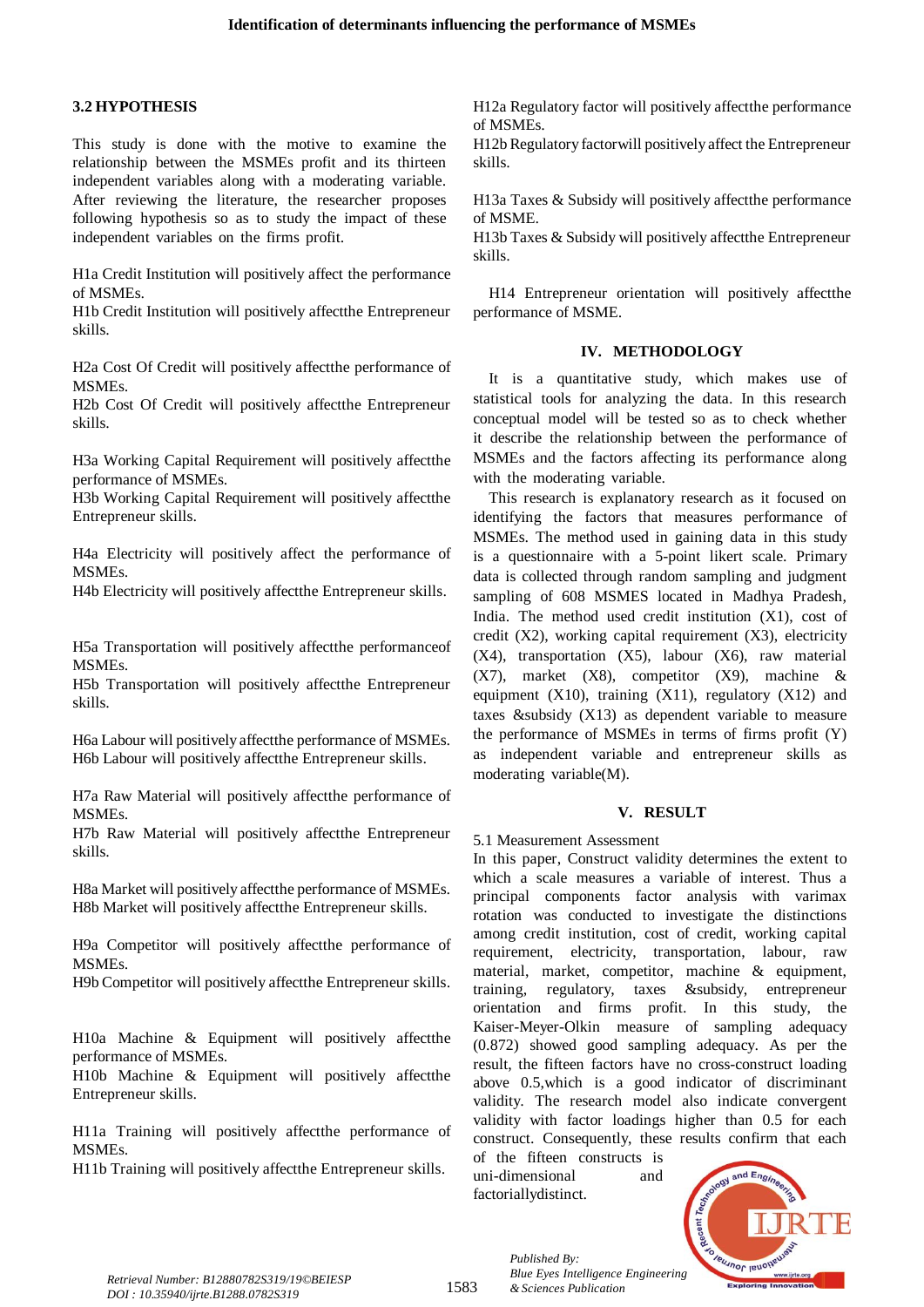Reliability was evaluated by using the Cronbach alphavalue that check the internal consistency of the independent variables represented in the research model. The reliability value of each variable are as follows: credit institution =  $0.918$ , cost of credit =  $0.909$ , working capital requirement =  $0.919$ , electricity =  $0.916$ , transportation = 0.912, labour == 0.912, raw material = 0.910, market = 0.921, competitor = 0.914, machine  $\&$ equipment =  $0.912$ , training = 0.915, regulatory = 0.912, taxes &subsidy = 0.910, entrepreneur skills = 0.909 and firms profit $= 0.902$ .

|  |  |  | Table 1. Rotated Component Matrix <sup>a</sup> |  |  |
|--|--|--|------------------------------------------------|--|--|
|--|--|--|------------------------------------------------|--|--|

|                                                                                                                                                                                                                                                                                                                                                                                                                                                                                                                            | Component                    |                              |                              |                      |                      |                      |                      |                      |                      |                      |              |              |              |              |              |
|----------------------------------------------------------------------------------------------------------------------------------------------------------------------------------------------------------------------------------------------------------------------------------------------------------------------------------------------------------------------------------------------------------------------------------------------------------------------------------------------------------------------------|------------------------------|------------------------------|------------------------------|----------------------|----------------------|----------------------|----------------------|----------------------|----------------------|----------------------|--------------|--------------|--------------|--------------|--------------|
|                                                                                                                                                                                                                                                                                                                                                                                                                                                                                                                            | $\mathbf{1}$                 | $\overline{c}$               | $\sqrt{3}$                   | $\overline{4}$       | 5                    | $\overline{6}$       | $\overline{7}$       | $\,8\,$              | $\overline{9}$       | $10\,$               | 11           | $12\,$       | 13           | 14           | 15           |
| CI1<br>$\rm C I2$<br>CI3<br>CC1<br>$\rm CC2$<br>$\rm CC3$<br>WC1<br>WC <sub>2</sub><br>$\rm E1$<br>$\mathop{\rm E{2}}$<br>TR1<br>TR <sub>2</sub><br>TR3<br>$\mathop{\rm L{1}}$<br>$\rm L2$<br>L <sub>3</sub><br>RM1<br>RM2<br>RM3<br>RM4<br>MA1<br>MA <sub>2</sub><br>MA3<br>CO1<br>CO <sub>2</sub><br>MAC1<br>MAC <sub>2</sub><br>MAC3<br>TS1<br>TS <sub>2</sub><br>T1<br>$\operatorname{T2}$<br>RE1<br>$\mathbf{RE2}$<br>RE3<br>EO1<br>EO <sub>2</sub><br>EO3<br>EO <sub>4</sub><br>PR1<br>PR <sub>2</sub><br>PR3<br>PR4 | .787<br>.826<br>.814<br>.826 | .713<br>.725<br>.824<br>.841 | .746<br>.776<br>.781<br>.794 | .905<br>.919<br>.901 | .890<br>.920<br>.894 | .799<br>.837<br>.843 | .805<br>.840<br>.814 | .802<br>.835<br>.834 | .787<br>.817<br>.849 | .712<br>.744<br>.802 | .884<br>.907 | .859<br>.887 | .832<br>.880 | .911<br>.859 | .679<br>.734 |

Extraction Method: Principal Component Analysis.

Rotation Method: Varimax with Kaiser Normalization.

a. Rotation converged in 7 iterations.

#### 5.2 Hypothesis Testing

The hypothesis was tested using the multiple regression analysis of SPSS 9.0 for Windows. The R2 was used to assess the proposed model's overall predictive fit. Properties of causal paths, including the value of standardized path coefficients, t-value and variance explained for each equation in the hypothesized model are presented in fig 2. In hypotheses H1a, H2a, H3a, H4a, H5a, H6a, H7a, H8a, H9a, H10a, H11a, H12a,

H13a, H14, we investigate the influence of credit institution, cost of credit, working capital requirement, electricity, transportation, labour, raw material, market, competitor, machine  $\&$  equipment, training, regulatory, taxes &subsidy, entrepreneur orientation on firms profit. As per the result the higher effect on profit was ofmarket (beta value=0.189, t value=10.061,  $p < 0.005$ )

then cost of credit(beta value=0.169, t value=6.422,  $p<0.005$ , followed by taxes

*Published By:*

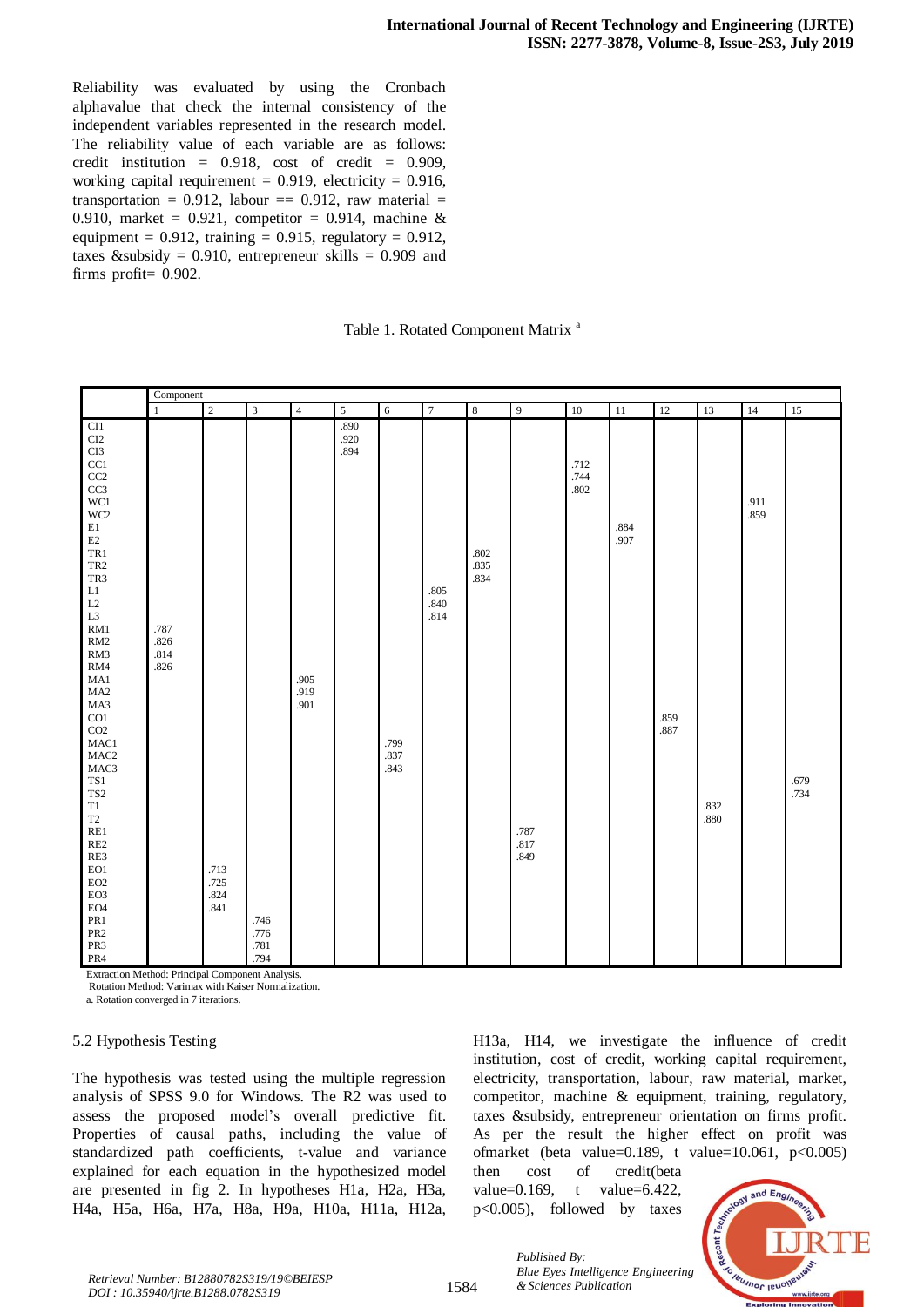and subsidy(beta value=0.162, t value=5.847, p<0.005), entrepreneur skills(beta value=0.154, t value=5.851,  $p<0.005$ ), working capital(beta value=0.108, value=5.697, p<0.005), electricity(beta value=0.102, t value=4.935, p<0.005), raw material(beta value=0.079, t value=3.239, p<0.005), transportation(beta value=0.169, t value=3.192,  $p<0.005$ ), labour (beta value=0.066, t value= $2.824$ , p<0.005), and credit institution(beta value=0.055, t value=2.810, p<0.005),. However machine and equipment's (beta value= $0.054$ , t value=2.371,  $p=0.018$ ),regulatory(beta value=0.049, t value=2.12,  $p=0.034$ ), training(beta value=0.038, t value=1.816,  $p=0.070$  and competitor (beta value=0.036, t value=1.639,  $p=0.102$ ), has no significant effect on profit at the 0.05 level. Therefore hypotheses H1a, H2a, H3a, H4a, H5a, H6a, H7a, H8a, H13a, H14 were supported while hypotheses H9a, H10a, H11a, H12a were rejected. According to the result a significant percentage of variance is explained by the proposed model in terms of firms profit (R2=82.5%, F-value= 199.832, p<0.001). The result shows that, market exhibit the strongest direct effect on profit followed by cost of credit, taxes and subsidy, entrepreneur skills, working capital, electricity, raw material, transportation, labour and credit institution.



**Figure 2. Hypothesis Testing Results (p<0.005)**



*Published By:*

*& Sciences Publication*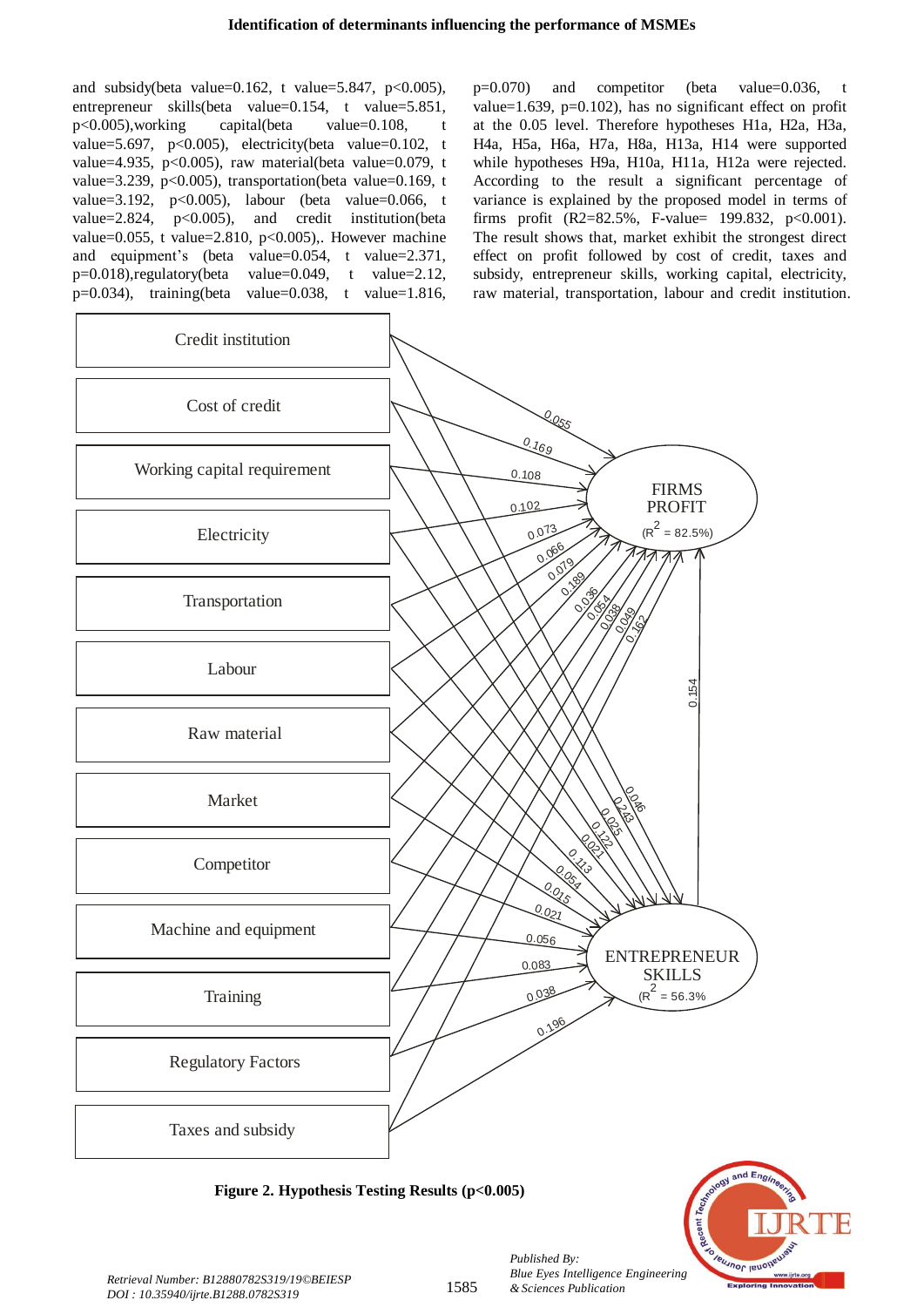Hypotheses H1b, H2b, H3b, H4b, H5b, H6b, H7b, H8b, H9b, H10b, H11b, H12b, H13b examine the path from credit institution, cost of credit, working capital requirement, electricity, transportation, labour, raw material, market, competitor, machine  $\&$  equipment, training, regulatory, taxes &subsidy to entrepreneur orientation. We found that cost of credit (beta value  $=0.243$ , t value=6.069, p < 0.001), taxes and subsidy (beta value  $=0.196$ , t value=4.616, p<0.001), electricity (beta value  $=0.122$ , t value=3.853, p<0.001) and labour (beta value =0.113, t value=3.133, p=0.002) had a significant positive effect on the Entrepreneur skills. However credit institution (beta value  $=0.046$ , t value=1.491,  $p=0.136$ ), working capital requirement (beta value=0.025, t value=0.842,  $p=0.400$ ), transportation (beta value  $=0.021$ , t value=0.585, p=0.559), raw material (beta value =0.054, t value=1.404, p=0.161), market (beta value =0.015, t value=0.523, p=0.601), competitor (beta value =0.021, t value=626, p=0.532), machine & equipment (beta value  $=0.056$ , t value=1.572, p=0.116), training(beta value  $=0.083$ , t value=2.521, p=0.021), regulatory(beta value  $=0.038$ , t value=1.059, p=0.290) had no significant influence on entrepreneur skills at the  $0.05$  level. Thus hypothesis H2b H4b H6b H13b was supported, while hypotheses H1b, H3b, H5b, H7b, H8b, H9b, H10b, H11b, H12b was rejected. About 56.3 percent of the variance in entrepreneur orientation was accounted by cost of credit, electricity, labour and taxes and subsidy. The total effect of cost of credit was 0.543  $(=0.169 + 2.43 * 0.154)$ , electricity was  $0.121$  $(=0.102+0.122*0.154)$ , labour was 0.083  $(=0.066+0.113*0.154)$  and taxes and subsidy was 0.079  $(=0.049+0.196*0.154)$  on profit.

## **VI. DISCUSSION**

In this paper an attempt is made to empirically validate a conceptual framework for measuring the MSMEs performance.This study investigated the direct effects of credit institution, cost of credit, working capital requirement, electricity, transportation, labour, raw material, market, competitor, machine & equipment, training, regulatory, taxes &subsidy on firms profit and examine the indirect effect of credit institution, cost of credit, working capital requirement, electricity, transportation, labour, raw material, market, competitor, machine  $\&$  equipment, training, regulatory, taxes &subsidy on firms profit with the indirect effect through Entrepreneur skills. Combining these perspectives and then empirically examining the determinants that are responsible for the firms profit for improving our knowledge of various variable and their relation to MSME success. The result suggest that credit institution, cost of credit, working capital requirement, electricity, transportation, labour, raw material, market, taxes &subsidy, entrepreneur skills are all variables that determine the firms profit, with market making an apex influence than cost of credit, followed by taxes and

subsidy, entrepreneur skills, working capital, electricity, raw material,transportation, labour and credit institution. While cost of credit, electricity, labour and taxes and subsidy were each making direct influence on firm'sprofit, while they were also indirectly related to firms profit through entrepreneur skills. This result suggests that entrepreneur skills play a crucial intervening role in the relationship of cost of credit, electricity, labour and taxes and subsidy to firms profit.

This finding also provides several implications for measuring success of MSME in terms of firms profit. Whileentrepreneur skills has the strong influence on firms profit. As suggested by our proposed model, firms profit will increase if these factors like market, cost of credit, taxes and subsidy, entrepreneur skills, working capital, electricity, raw material, transportation, labour and credit institution were appropriately managed. While machine and equipment's, regulatory factors, training and competitor had not positive influence on MSMEs profit in the state of Madhya Pradesh. Thefinding suggests that entrepreneur skills have great impact on the firms profit. If entrepreneur analysis the business environment accurately to grab the hidden opportunity then the chances of business success increases. The finding suggests that cost of credit, taxes and subsidy, electricity and labour had a significant positive effect on the Entrepreneur skills.

The result of this study encourage the MSMEs owners to pay more attention on market, cost of credit, taxes&subsidy, entrepreneur skills,working capital, electricity, raw material, transportation, labour and credit institution to increase the firms profit. The present study has tried to predict firms profit-related measures with good reliability and validity which can be used by MSMEs owners engaged in manufacturing and service sector to intensify their understanding of measuring business performance and its factors and so as to enhance the chance of success in enterprises.

# **VII. CONCLUSION**

The research is aneffort for determining the factors responsible for influencing the performance of MSMEs. The model was proposed using firm's profit as a theoretical framework. To know the influences of credit institution, cost of credit, working capital requirement, electricity, transportation, labour, raw material, market, competitor, machine  $\&$  equipment, training, regulatory, taxes &subsidy and entrepreneur skills on (performance of MSME) firms profit. The outcome of this study to performance of MSMEs research is twofold. Initial, it has observed the direct relationship of the determinant on the firms profit. Later, it has observed the indirect relationship of the determinant on the firms profit through entrepreneur skills. It also suggested that an entrepreneur skill plays a crucial role in the relationship

of cost of credit, electricity, labour and taxes and subsidy

*Published By:*

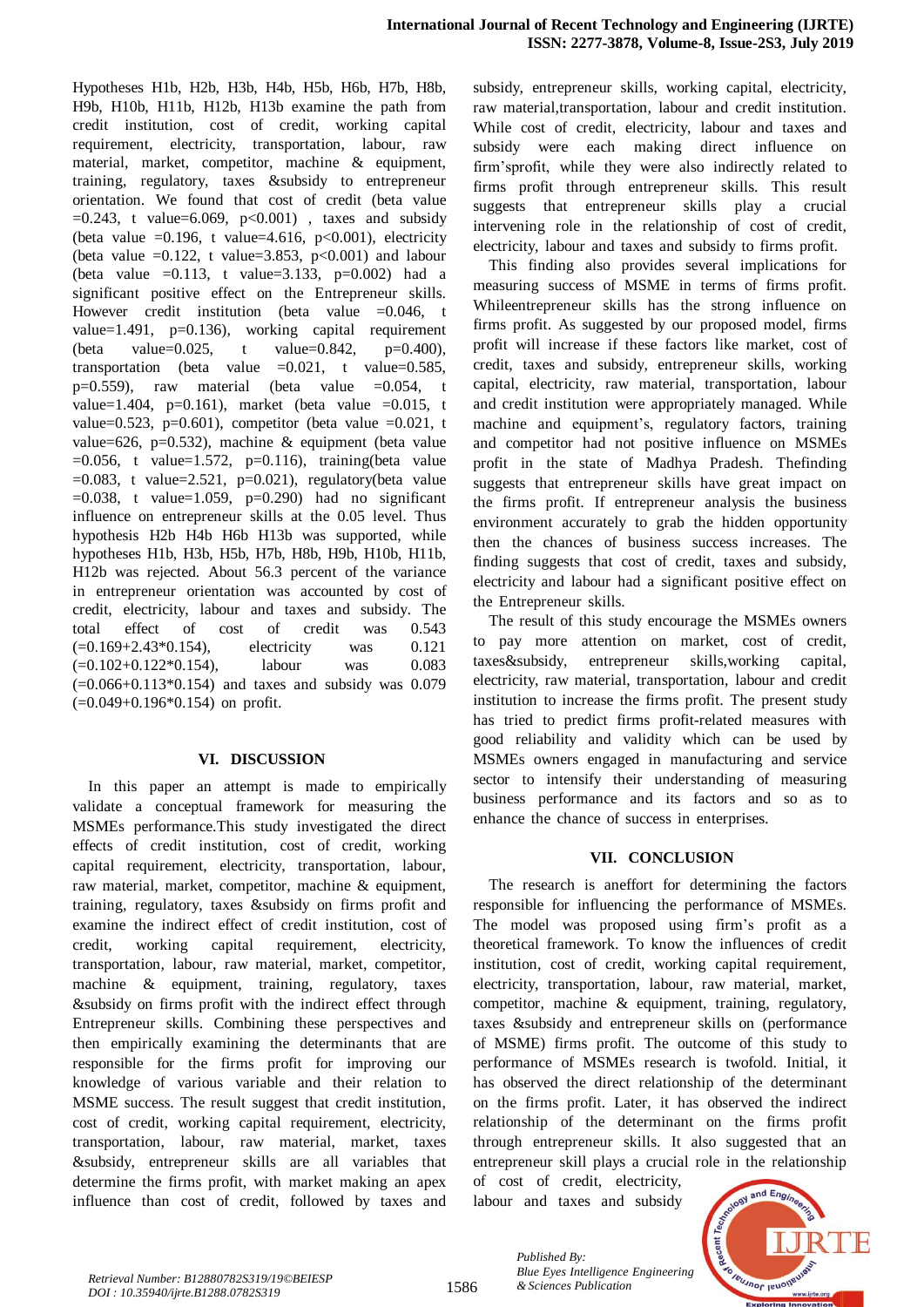value to firms profit. The outcomes of this study have implications for MSMEs in order to survive and improve its growth. Considering the huge invested in MSME sector and it is of paramount importance to any economy in terms of GDP, employment and production, so it is of great importance to academic and government (policy maker) for understanding important factors affecting MSMEs performance.

However, this research has several limitations that can be addressed in the future research. First, investigation of performance of MSMEs is measured with the one quantitative factor i.e. firms profit while there are many more quantitative factors like turnover, sales etc. as well as many more qualitative factors. The discussed findings and their implications are obtained from both manufacturing and service sector of MSMEs that examined only in state of Madhya Pradesh of India. It is imperative to validate our proposed performance of MSMEs in terms of firms profit model with different states of India and world.Secondly, the size of sample i.e  $608$  enterprises was used, which is another limitation. A confirmatory analysis and cross-cultural validation using a large sample gathered elsewhere is required for greater generalization of the proposed model. Third, while the value of R2is relatively high for proposed model but still there can be other variable that can affectfirm's profit accurately. Lastly, this study is conducted in a single state of a country like India. Additional research efforts are needed to evaluate the validity of the investigated models and our findings by conducting it in different states of India as well as in a whole economy. More Longitudinal evidence can increase our knowledge regarding cause and effect relationship between or among variables important to firms profit in measuring the MSMEs performance of different countries.

#### **REFERENCES**

- Adenikinju, A.F. (2003) "Electric infrastructure failures in Nigeria: a survey-based analysis of the costs and adjustment responses", Energy Policy, Vol. 31, No. 14, pp.1519–1530.
- 2. Afuah, A. (2003) "Innovation Management: Strategies, Implementation, and Profits", Oxford University Press, New York, USA.
- 3. Alkali, M. (2012) "An empirical study of entrepreneurs educational level and the performance of small business<br>The manufacturing enterprises in Bauchi State. Nigeria". manufacturing enterprises in Bauchi State, Nigeria", Interdisciplinary Journal of Contemporary Research in Business, Vol. 4, No. 6, pp.914–923. Analoui, F. and Karami, A. (2002) 'CEOS and development of meaningful mission statement', Corporate Governance: The International Journal of Business in Society, Vol. 2, No. 3,  $pp.13-30$ .
- 4. Anderson, W. (2011) 'Internationalization opportunities and challenges for small and medium-sized enterprises from developing countries', Journal of African Business, Vol. 12, No. 2, pp.198–217.
- 5. Annual report of MSME 2017-18, Ministry of Micro Small and Medium Enterprises, Government of India.
- 6. Annual report of MSME 2010-11, Ministry of Micro Small and Medium Enterprises, Government of India.
- 7. Annual report of MSME 2012-13, Ministry of Micro Small and Medium Enterprises, Government of India.
- 8. Arthur, M.B. and Hendry, C. (1990) 'Human resource<br>management and the emergent strategy of small to management and the emergent strategy of

medium sized business units', International Journal of Human Resource Management, Vol. 1, No. 3, pp.233–250.<br>Atkinson, A. A., Waterhouse, J. H., & Wells, R. B. 9. Atkinson, A. A., Waterhouse, J. H., & (1997). "A stakeholder approach to strategic performance measurement", MIT Sloan Management Review, 38(3),

- 25-38. 10. Banks, M.C., Bures, A.L. and Champion, D.L. (1987) 'Decision making factors in small business: training and development', Journal of Small Business Management, Vol. 25, No. 1, pp.19–25.
- 11. Baral, S.K. (2013) 'An empirical study on changing face of MSME towards emerging economies in India', Journal of Radix International Educational and Research Consortium, Vol. 2, No. 1,  $pp.1-21$ .
- 12. Barber, A.E., Wesson, M.J., Roberson, Q.M. and Taylor, M.S. (1999) 'A tale of two job markets: organizational size and its effects on hiring practices and job search behaviour', Personnel Psychology, Vol. 52, No. 4, pp. $841-867$ .
- 13. Beaudry, C. and Swann, P. (2001) Growth in Industrial Clusters: A Bird's Eye View of the United Kingdom, Stanford Institute for Economic Policy Research, Discussion Paper No. 00-38.
- 14. Berry, M. (1998) 'Strategic planning in small high tech companies', Long Range Planning, Vol. 31, No. 3, pp.455–466.<sup>1</sup><sub>SEP</sub><br>Bosworth, D.
- 15. Bosworth, D. (1989) 'Barriers to growth: the labour market', in Barber, J., Metcalfe, J.S. and Porteous, M. (Eds.): Barriersto Growth in Small Firms, Vol. 9, pp.105–120, Routledge, London.
- 16. Burgelman, R., Maidique, M.A. and Weelwright, S.C.<br>(2004) Strategic Management of Technology and (2004) Strategic Management of Technology and Innovation, McGraw, New York.
- 17. Cardon, M.S. (2003) 'Contingent labor as an enabler of entrepreneurial growth', Human Resource Management entrepreneurial growth', Human Resource Management Journal, Vol.  $42$ , No. 4, pp.357–373.
- 18. Cant, M. and Brink, A. (2003) 'Problems experienced by small businesses in South Africa', 16th Annual Conference of Small Enterprise Association of Australia and New Zealand Cooper, R.G. (1994) 'New products: the factors that drive success', International Marketing Review, Vol. 11, No. 1,  $pp.60-76$ .
- 19. Cheng, C.H., Hsiao, L.Y.C. and Tasi, C.J. (2002) 'High-tech industry in Taiwan: support for high-tech ventures', Asia Pacific Tech Monitor, Vol. 1, No. 1,  $pp.1-35.$
- 20. Chowdhury, S.A., Azam, K.G. and Islam, S. (2013) 'Problems and prospects of SME financing in Bangladesh', Asian Business Review, Vol. 2, No. 4, pp.51–58.<br>Collinson, S. and Houlden, J. (2005), "Decision-Making
- 21. Collinson, S. and Houlden, J.  $(2005)$ , and Market Orientation in the Internationalization Process of Small and Medium-Sized Enterprises", MIR: Management International Review,  $45(4):$   $413-436$ .
- 22. Cortes, M. (1987) Success in Small and Medium Scale Enterprises: The Evidence from Colombia, Oxford University Press, Oxford, New York.
- 23. Covin, J. G., & Lumpkin, G. T. (2011). Entrepreneurial orientation theory and research: Reflections on a needed construct. Entrepreneurship: Theory and Practice,  $35(5)$ , 855–872. http://doi.org/10.1111/j.1540-6520.2011.00482.x
- 24. Covin, J. G., &Slevin, D. P. (1991). A Conceptual Model of Entrepreneurship as Firm Behavior.<br>Theory & Practice. 16(1). 7–25. Entrepreneurship: Theory  $\&$ http://doi.org/1042-2587-91-161
- 25. (2008) 'ERIA Research Project Report 2007-5'. SMEs in India: issues and possibilities in times of globalization [online], 69-97. available from <http://www.eria.org/SMEs%20in%20India\_Issues%20and%20Possibil ities%20in%20Times%2 0of%20Globalisation.pdf> [18 October 20141
- 26. Das, K., Morris, S., Basant, R., Ramachandran, K. and Koshy, A. (2001) The Growth and Transformation of Small Firms in India, Oxford University Press, New Delhi.
- 27. De Vos, A., Dewettinck, K. and Buyens, D. (2009) The professional career on the right track, a study on the interaction between career and Engin self-management and organizational career management in explaining



*Retrieval Number: B12880782S319/19©BEIESP DOI : 10.35940/ijrte.B1288.0782S319*

*Published By: Blue Eyes Intelligence Engineering & Sciences Publication* 

employee outcomes',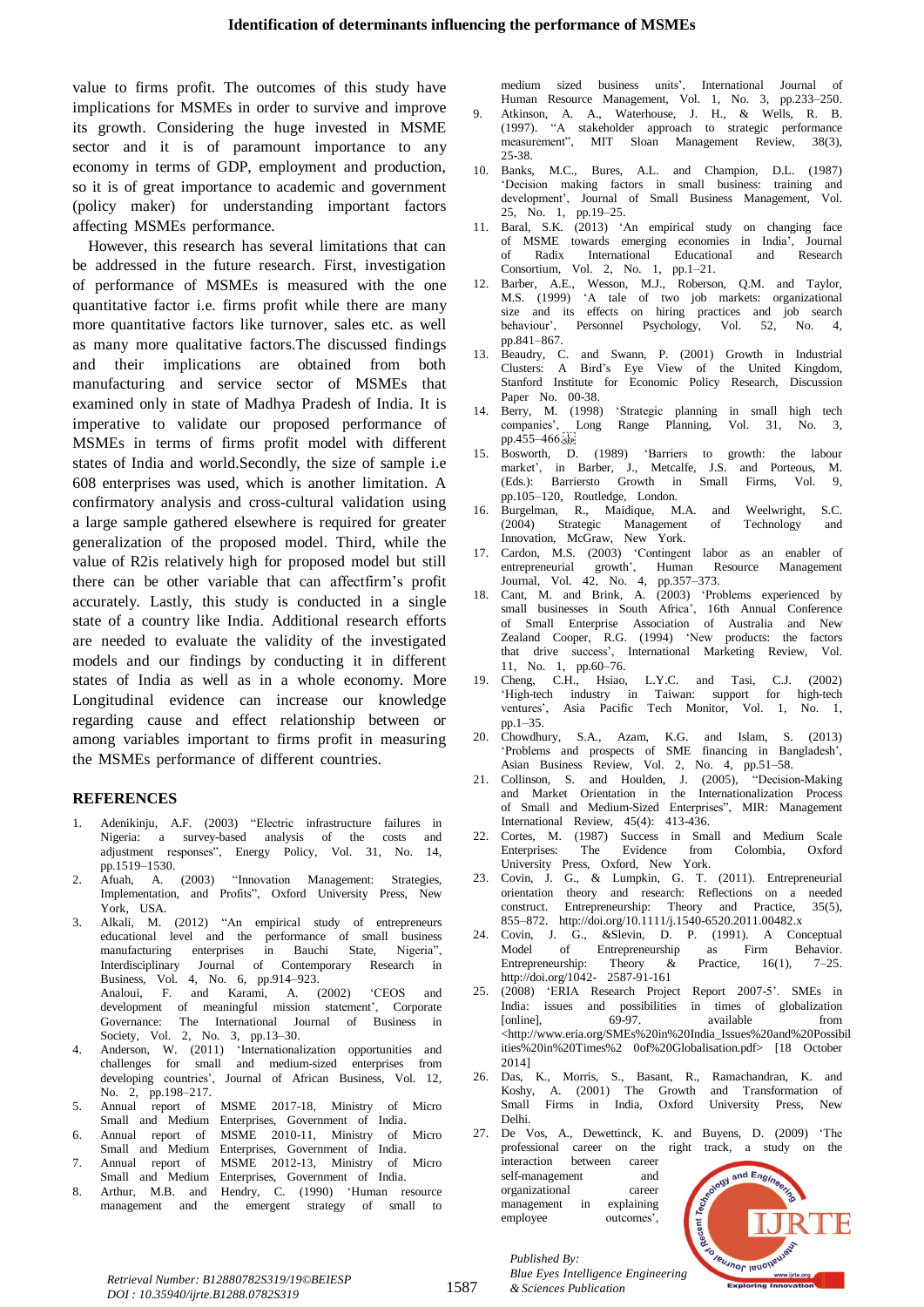European Journal of Work and Organizational Psychology, Vol. 18, No. 1, pp.55–80.

- 28. Foley, P., & H. Green (Eds.). (1989). Small business success. London: Chapman.
- 29. Forsaith, D. and Hall, J. (2000) Financial Performance and the Size of a Business: Proceedings of 45th ICSB World Conference 'Entrepreneurial SME's – Engines for Growth in the Millennium'. Brisbane: International Council for Small Business. [CD-ROM]
- 30. FridahMuriungiMwobobia (2012) —The Challenges Facing Small-Scale Women Entrepreneurs: A Case of Kenyal, International journal of business administration, Vol 3, issue 2, PP  $112-121$
- 31. Ghobadian, A. and Gallear, D.N.(1996), "Total quality management in SMEs", Omega Int. J. MgmtSci,  $24(1)$ :  $83 - 106$ .
- 32. Gisha.P.Mathai (2015) Challenges and Issues in Micro, Small and Medium Enterprises (MSMEs) in India: A Current Scenario of Economic Growthl, Vol 4, Issue 7, PP 162-163
- 33. Gray, J. H. (1998) 'Self-employment as a Career Option for Redundant Workers', Faculty of Business & Economics Working Paper 51/98. Victoria: Monash University<sup>17</sup>
- 34. Guan, J. and Ma, N. (2003) 'Innovative capability and export performance of Chinese firms', Technovation, Vol. 23, No. 9, pp.737–747.
- 35. Guest, D.E. (1997) 'Human resource management and performance: a review and research agenda', International Journal of Human Resource Management, Vol. 8, No. 3, pp.263–276.
- 36. Gunnigle, P. and Brady, T. (1984) 'The management and industrial relations in the small firms', Employee Relations, Vol. 6, No. 5,  $pp.21-24.5$
- 37. Gupta, M. and Cawthon, G.(1996), "Managerial implication of flexible manufacturing for small/medium-sized enterprises",Technovation journal, Vol 16, Issue 2, PP 77-94.
- 38. Halabi, A. K., Barrett, R., &Dyt, R. (2010). Understanding financial information used to assess small firm performance: An Australian qualitative study. Qualitative Research in Accounting & Management,  $7(2)$ , 163-179. http://dx.doi.org/10.1108/11766091011050840
- Hall, D.T. (2002) Careers In and Out of Organizations, Vol. 36, pp.105–121, Sage Publications, Thousand Oaks.
- 40. Henri, J. (2004). Performance measurement and organizational effectiveness: Bridging the gap", Managerial<br>
Finance,  $30(6)$ ,  $93-123$ . Finance,  $30(6)$ ,  $93-123$ . http://dx.doi.org/10.1108/03074350410769137
- 41. Huselid, M.A. (1995) 'The impact of human resource management practices on turnover, productivity, and corporate financial performance', Academy of Management Journal, Vol. 38, No. 3, pp.635–670.
- 42. Ibrahim, A. B. and Goodwin, J. R. (1986) 'Perceived Causes of Success in Small Business', American Journal of Small Business  $12(1)$ :  $41-50.5$
- 43. IshuGarg&SurajWalia (2012) Micro, Small & Medium Enterprises (Msmes) in Post Reform India: Status & Performancel, Vol 1, No 3, PP 134-141.
- 44. Jahnshahi, A., Nawaser, K., Paghaleh, M.J., Mohammad, S. and Khaksar, S. (2011) 'The role of government policy and the growth of entrepreneurship in the micro, small  $(\&)$  medium-sized enterprises in India: an overview', Australian Journal of Basic and Applied Sciences, Vol. 5, No. 3, pp.1563–1571.
- 45. Kabongo, J.D. and Okpara, J.O. (2014) 'ICT possession among Congolese SMEs: an exploratory study', Journal of Small Business and Enterprise Development, Vol. 21, No. 2, pp.313–326.
- 46. Kalleberg, A. L. and Leicht, K. T. (1991) 'Gender and Organizational Performance: Determinants of Business Survival and Success', Academy of Management Journal  $34(1): 136-61.$
- 47. Kalra, S.C. (2009) SMEs in India: The Challenges Ahead [online] http://articles.economictimes. indiatimes.com/2009-02-03/news/28468202\_1\_indian-sme-sector-smesegment-sme-units (accessed May 2016).
- 48. Kaman, V., McCarthy, A.M., Gulbro, R.D. and Tucker, M.L. (2001) 'Bureaucratic and high commitment human resource practices in small service firms', Human Resource Planning, Vol. 24, No. 1, pp.33–44.
- 49. Kaplan, R. S., & Norton, D. P. (1992). The Balanced Scorecard – Measures that Drive Performance The

Balanced Scorecard — Measures. Harvard business review,

- 70(1), 71-79.<br>50. Kaushik, S.P. and Kaur, J. (2001) 'Evaluation of industrial politics and infrastructure facilities in National Capital Sub-region, Haryana', Indian Journal of Geography and Environment, Vol.  $12$ , No. 1, pp.31–39.
- 51. Keeble, D. (1997) 'Small firms, innovation and regional development in Britain in 1990's', Regional Studies, Vol. 31, No. 3, pp.281-293.
- 52. Kelmar, J. (1991) 'Measurement of Success and Failure in Small Business: A Two Factor Approach', Curtin Business School Working Paper. Perth: Curtin University.
- 53. Kim, L. (1988) 'Entrepreneurship and innovation in a rapidly developing country', Journal of Development Planning, Vol.  $8,$  No. 1, pp.183–194.
- 54. Koch, M.J. and McGrath, R.G. (1996) 'Improving labor productivity: human resource management policies do matter', Strategic Management Journal, Vol. 17, No. 5,  $pn.335-354.$
- Kor, Y. and Mesko, A. (2013) 'Dynamic managerial capabilities: configuration and orchestration of top executive's capabilities and the firm's dominant logic', Strategic Management Journal, Vol. 34, No. pp.233-244.
- 56. Koufopoulos, D., Logoudis, I. and Pastra, A. (2005) 'Planning practices in the Greek ocean shipping industry',<br>European Business Review, Vol. 17, No. 2, European Business Review, Vol. 17, No. 2, pp.151–176. Fight Krishnaswamy, T.S. (2009) MSME Financing: How to Make it Easy for an Entrepreneur?, State Bank of India, Corporate Centre, Mumbai.
- 57. Kristiansen, S. (2003) 'Small-scale Business in rural java: involution or innovation?',Journal of Entrepreneurship, Vol. 12, No.1, pp.21–41.
- 58. Lahiri, R. (2012) 'Problems and prospects of micro, small and medium enterprises (MSMEs) in India in the era of globalization', International Conference at Royal Thimphu College, Bhutan.
- 59. Lange, P. (2011) Africa Internet, Broadband and Digital Media Statistics 69 [online] https://www.budde.com.au/Research/Africa-Internet-Broadband-and-Di gitalMedia-Statistics- tables-only.html (accessed March 2016).
- Lechner, C., &Gudmundsson, S. V. (2014). Entrepreneurial orientation, firm strategy and small firm performance. International Small Business Journal, 32(1), 36–60. http://doi.org/10.1177/0266242612455034.
- 61. Lee, S.K. and Lee, S.H. (2010) 'The activation of technology finance through support for small and medium-sized enterprises in Korea', International Journal of Business and Management, Vol. 5, No. 4, pp.75–79.
- Leppard, J. and McDonald, M. (1987) 'A re-appraisal of the role of marketing planning', Journal of Marketing Management, Vol. 3, No. 2, pp.159–71.
- 63. MacGregor, R. and Varazalic, L. (2005) 'A basic model of electronic commerce adoption barriers, a study of regional small businesses in Sweden and Australia', Journal of Small Business and Enterprise Development, Vol. 12, No. 4, pp.510–527.
- 64. Malmberg, A., Malmberg, B. and Lundequist, P. (2000) 'Agglomeration and firm performance: economies of scale, localization and urbanization among Swedish export firms', Environment and Planning A, Vol. 32, No. 2, pp.305–321.
- 65. Mambula, C. (2002) 'Perceptions of SME growth constraints in Nigeria', Journal of Small Business Management, Vol. 40, No. 1, pp.58–65.
- Man, T.W.Y., Lau, T. and Snape, E. (2008) 'Entrepreneurial competencies and the performance of small and medium enterprises: an investigation through a framework of competitiveness', Journal of Small Business and Entrepreneurship, Vol. 21, No. 3, pp.257–276.
- 67. Mali, D. D. (1998), "Development of micro, small and medium Enterprises of India: Current Scenario and Challenges', SEDME Vol. 25, No. 4, December.
- 68. Marcati, A., Guido, G. and Peluso, A.M. (2010) 'What is marketing for SME enterpreneurs? The need to market the marketing approach', Journal of Marketing Trends, Vol. 1, No. 2, pp.67–74.<br>Marjanova, T.J. (2
- Marjanova, T.J. (2008) 'Marketing knowledge and strategy for SMEs: can they live without it?',SAM

*Published By:*



*Blue Eyes Intelligence I*<br>Retrieval Number: B12880782S319/19©BEIESP<br>1588 *8* Sciences Publication *DOI : 10.35940/ijrte.B1288.0782S319*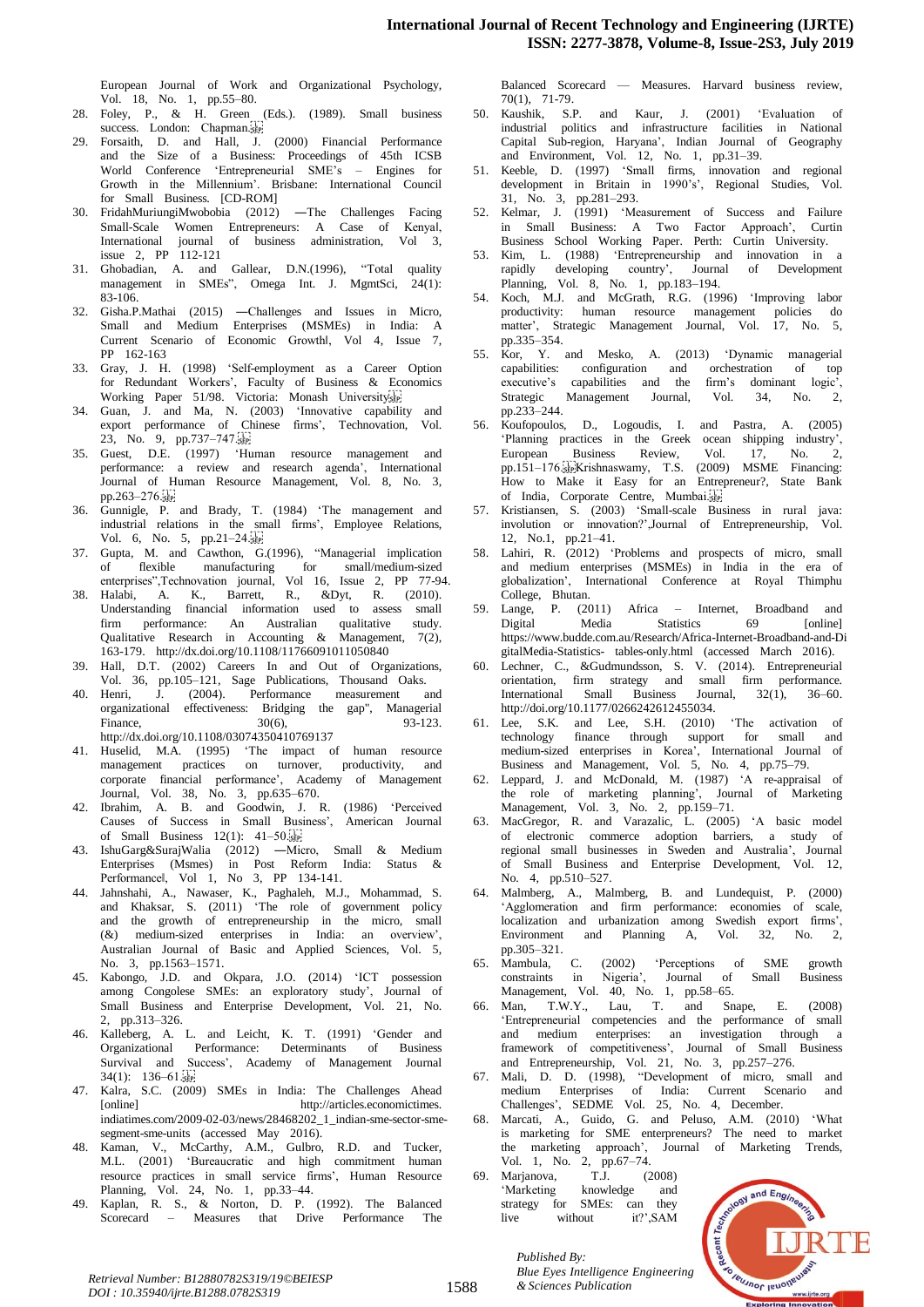Advanced Management Journal, Vol. 43, No. 2, p.24.

- 70. Masurel, E., Montfort, K. and Lentink, R. (2010) 'Innovation and diffusion in small firms: theory and evidence', Small Business Economics, Vol.6, No. 4, pp.327–34
- 71. MishuTripathi, Mr. SaurabhTripathi, Mr. RikinDedhia (2016) -Challenges faced by Micro, Small and Medium Enterprise (Msme) Sector In Indial, International Journal of Science technology and management, Vol 5, Issue 3, PP  $69-77$
- 72. Motwani, J.G., Jiang, J.J. and Kumar, A. (1998) 'A comparative analysis of manufacturing practices of small vs. large West Michigan organizations', Industrial Management and Data Systems, Vol. 98, No. 1, pp.8–11.
- 73. Motwani, J., Dandridge, T., Jiang, J., Soderquist, K., 1999. Managing innovation in French small and medium-sized enterprises. Journal of Small Business Management  $37/2$ ,  $106-114$
- 74. Mukund Chandra Mehta (2013) Challenges and Opportunities in Micro, Small and Medium Enterprises in Indial, 2nd International Conference on Management, Humanity and Economics (ICMHE'2013) May 6-7, 2013 Kuala Lumpur (Malaysia), PP 134-136
- 75. Narkhede, B.E., Nehete, R.S., Raut, R.D. and Mahajan, S.K. (2014) 'Impact of entrepreneurial skills on the firm's performance: evidence from manufacturing SMEs in India', International Journal of Indian Culture and Business Management (IJICBM), Vol. 8, No. 2, pp.216–236.
- 76. N. Aruna (2015) Problems Faced By Micro, Small and Medium Enterprises – A Special Reference to Small Entrepreneurs in Visakhapatnaml, IOSR Journal of business and management, Vol 14, issue 4, PP 43-49
- 77. Nath, R. and Singh, G. (2010) Creating Competitive SMEs [online] http:www.cii.in/webcams/upload/creating%competing%20SMEs.pdf  $(accessed$  May 2016).
- 78. NeeruGarg (2014) —Micro, Small and Medium Enterprises in India: Current Scenario and Challengesl, Paripex -Indian Journal of Research, Vol. 3, Issue  $\overline{9}$ , PP 11-13
- 79. Ngwangwama, M.M., Ungerer, M., & Morrison, J. (2013). An exploratory study of key success factors for business success of companies in the Namibian tertiary industry. International Journal of Innovations in Business, 2(6), 604–629.
- 80. Nunnally, J.C., Psychometric Theory, 2nded., McGraw-Hill, NY, 1978.
- 81. Oakey, R. (1991) 'Innovation and the management of marketing in high technology small firms', Journal of Marketing Management, Vol.7, No. 4, pp.343-356.
- 82. Ojala, M., Vilpola, I. and Kouri, I. (2006) 'Risks and risk management in ERP project – cases in SME context', Business Information Systems, Vol. 13, No. 1, pp.134-139.
- 83. Okreglicka, M. (2014) 'Adoption and use of ICT as a factor of development of small and medium-sized enterprises in Poland', PrzedsiebiorczosciZarzadzanie, T. 15, z. 7, cz. 1, pp.393–405.
- 84. Olawale, F. and Garwe, D. (2010) 'Obstacles to the growth of new SMEs in South Africa: a principal component analysis approach', African Journal of Business Management, Vol. 4, No. 5, pp.729–738.
- 85. Oluleye, F.A. and Oyetayo, O. (2010) 'Raw materials development and utilisation in Nigeria: promoting effective linkage between R&D and SMEs for economic growth and development', Journal of Management and Corporate Governance, Vol. 2, No. 1,  $pp.41-54$ .
- 86. Otley, D. (2001). Accounting performance measurement: A review of its purposes and practices", International Journal of Business Performance Management, 3(2-4), 245-260. http://dx.doi.org/10.1504/IJBPM.2001.000102
- 87. Otley, D. (2007). Accounting performance measurement: a review of its purposes and practices. In Neely A. (Ed), Business Performance Measurement: Unifying theory and integrating practice (2nd ed),
- 88. Parr, J.B. (2002) 'Agglomeration economies: ambiguities and confusion', Environment and Planning A, Vol. 34, No. 4, pp.717–731.
- Pasadilla, G.O. (2010) Financial Crisis, Trade Finance, and SMEs: Case of Central Asia, Asian Development Bank Institute, Japan.
- 90. Ponmani, R. (2011) 'Infrastructure and SMEs development in selected Asian countries', Asian Journal of Research in Social Science and Humanities, Vol. 1, No. 4, pp.465 $-473$ .
- 91. Radas, S. and Bozic, L. (2009), "The antecedents of SME innovativeness in an emerging transition economy", Technovation, 29: 438–450.
- 92. Rathod, C. B. (2007). Contribution of Indian small scale entrepreneurs to economic growth in India: Opportunities and challenges in global economy. Prabandh- Journal of Management and Research, 23,  $1-12.\frac{1}{12}$
- 93. Rauch, A., Wiklund, J., Lumpkin, G. T., &Frese, M. (2009). Entrepreneurial Orientation and Business Performance: An Assessment of Past Research and Suggestions for the Future. Entrepreneurship: Theory &<br>Practice.  $33(3)$ ,  $761-787$ .  $761 - 787.$ http://doi.org/10.1111/j.1540-6520.2009.00308.
- Rogers, E.M. (1995) Diffusion of Innovations, 4th ed., Free Press, New York.
- 95. Rogers, E.M. (2003) Diffusion of Innovations, Free Press, New York, NY.
- 96. Romano, C. and Ratnatunga, J. (1995) 'The role of marketing: its impact on small enterprise research', European Journal of Marketing, Vol. 29, No. 7, pp.9–30.
- 97. Reinikka, R. and Svensson, J. (2001) 'Confronting competition: investment, profit and risk', Uganda Recovery: The Role of Farms, Firms, and Government, Kampala.
- 98. SangitaG.Patil&P.T.Chaudhari (2014) —Problems of Small Scale Industries in Indial, International Journal of Engineering and Management Research, vol 4, Issue 2, PP 19-21.
- 99. Seshasayee, R. (2012) 'Financing SMEs: An Industry Perspective'. www.businessworld.in[online] 09 March 2012. available from<http://www.businessworld.in/news/more/advertisingfeatures/financing-smes-an-industry-perspective/391725/page-1.html> [18 October 2014]
- 100. Siebert, S.W. and Addison, J. (1991) 'Internal labour markets: causes and consequences', Oxford Review of Economic Policy, Vol. 7, No. 1,  $pp.76-92$ .
- 101. Singh, B., Mathews, J., Mullineux, G. and Medland, T. (2009) 'Product development in manufacturing SMEs: current state, challenges and relevant supportive techniques', International Conference on Engineering Design, Stanford University, Stanford, CA, USA.
- 102. Singh, B. (2012) 'Identifying critical barriers in the growth of Indian micro, small and medium enterprises (MSMEs)', International Journal of Business, Competition and Growth, Vol. 2, No. 1, pp.84–105.
- 103. Siti Sarah bt. Omar, Lawrence Arokiasamy&Maimunah Ismail (2009) —The Background and Challenges Faced by the Small Medium Enterprises. A Human Resource Development Perspectivel, International Journal of business and management, vol 4, issue  $10$ , PP 95-102.
- 104. Spokane, A.R. (1991) 'Career intervention', Education and Training, Vol. 39, No. 1, pp.219–224.
- 105. Storey, D.J. (1999) 'Human resource management policies and practices in SMEs in the UK: Does it really<br>influence their performance?', Centre for Small and influence their performance?',Centre for Small Medium-sized Enterprises, Vol. 3, pp.137–165, Warwick Business School, University of Warwick.
- 106. Sudan, F. K. (2005). Challenges in Micro and Small Scale Enterprise Development: Some Policy Issues. Synergy: I.T.S. Journal of IT and Management,  $3(2)$ ,  $67-81.5$
- 107. Subrahmanya, M.H.B. (2005) 'Small-scale industries in India in the globalization era: performance and prospects', International Journal of Management and Enterprise Development, Vol. 2, No.1,  $pp.122-139$ .
- 108. Swain, A. and Pratihar, S. (2002) 'Innovations and challenges in MSME sector', DRIEMS Business Review, Vol.  $1,$  No. 1, pp.81–85
- 109. Thapa, A., Thulaseedharan, A., Goswami, A. and Joshi, L.P. (2008) 'Determinants of street entrepreneurial success', The Journal of Nepalese Business Studies, Vol. 5, No. 1, pp.85–92.
- 110. Thornhill, S. (2006) 'Knowledge, innovation and firm performance in high- and and Engin low technology regimes', J. Bus. Venturing, Vol. 21, No. 5, pp.687–703.



*Retrieval Number: B12880782S319/19©BEIESP DOI : 10.35940/ijrte.B1288.0782S319*

*Published By:*

*& Sciences Publication*